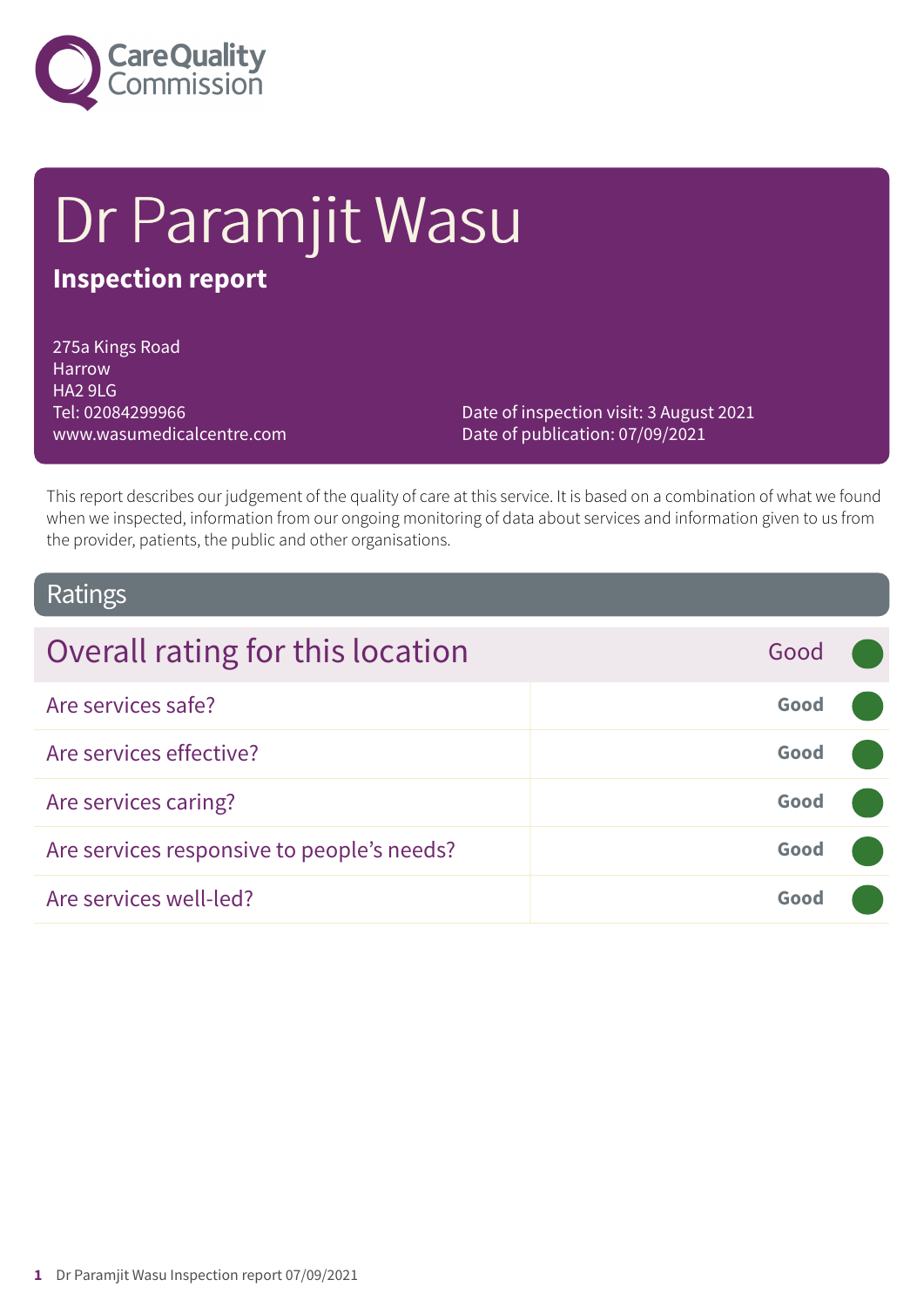# Overall summary

We carried out an announced inspection at Dr Paramjit Wasu on 3 August 2021. Overall, the practice is rated as **Good**.

Safe - **Good**

Effective - **Good**

Caring - **Good**

Responsive - **Good**

Well-led - **Good**

At an inspection in June and July 2019 the practice was rated **inadequate** for all key questions and rated **inadequate** overall. It was placed into Special Measures. Focussed inspections took place in February and July 2020. At both of those inspections we found improvements had been made.

The full reports for previous inspections can be found by selecting the 'all reports' link for Dr Paramjit Wasu on our website at www.cqc.org.uk

### **Why we carried out this inspection**

This inspection in July/August 2021 was a comprehensive inspection which looked at all five of the key questions, to follow up on the concerns identified at the previous inspections and to check whether or not the improvements previously identified had been maintained.

#### **How we carried out the inspection**

Throughout the pandemic CQC has continued to regulate and respond to risk. However, taking into account the circumstances arising as a result of the pandemic, and in order to reduce risk, we have conducted our inspections differently.

This inspection was carried out in a way which enabled us to spend a minimum amount of time on site. This was with consent from the provider and in line with all data protection and information governance requirements.

This included:

- Conducting staff interviews using video conferencing
- Completing clinical searches on the practice's patient records system and discussing findings with the provider
- Reviewing patient records to identify issues and clarify actions taken by the provider
- Requesting evidence from the provider
- A short site visit

### **Our findings**

We based our judgement of the quality of care at this service on a combination of: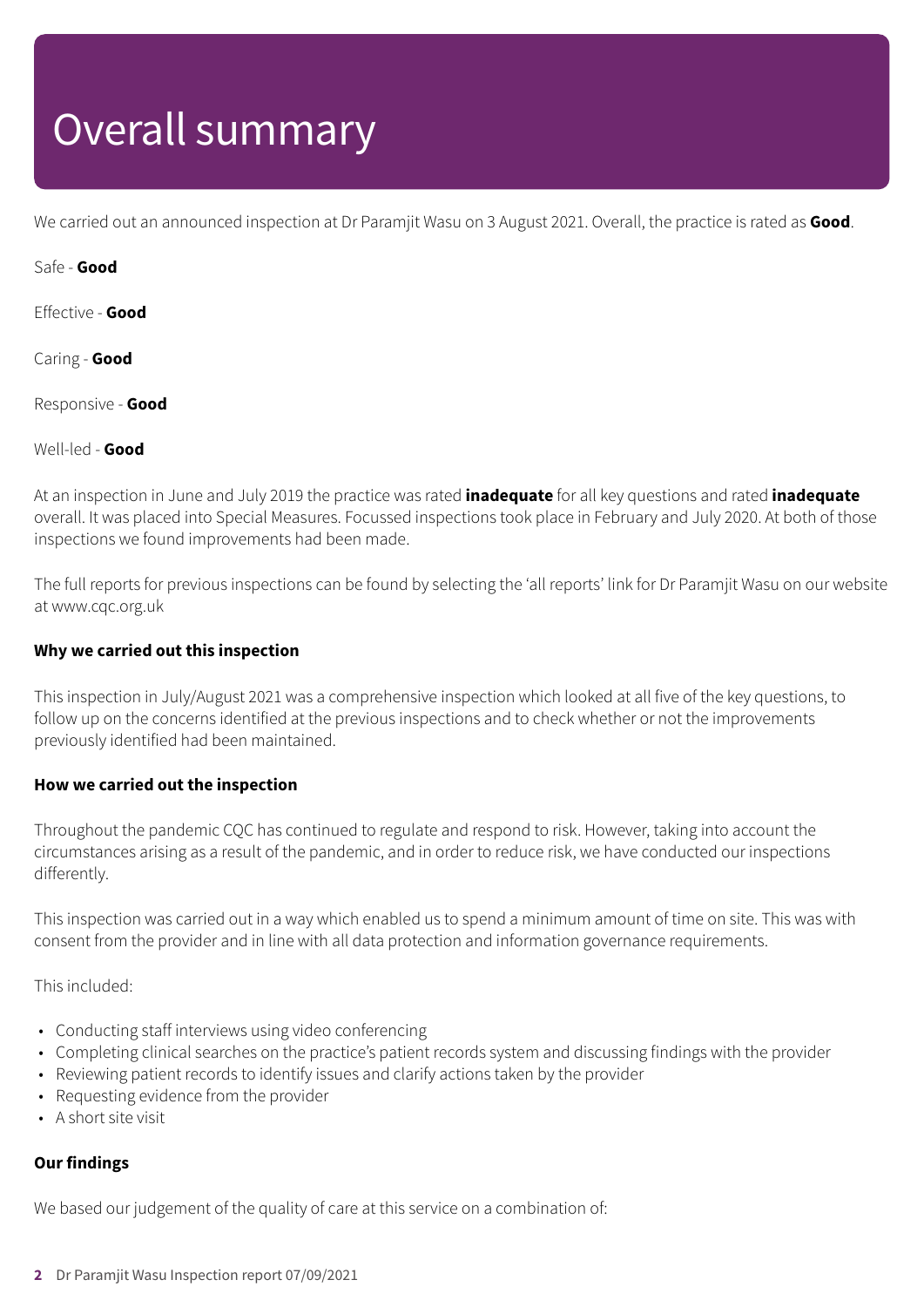# Overall summary

- what we found when we inspected
- information from our ongoing monitoring of data about services and
- information from the provider, patients, the public and other organisations.

### **We have rated this practice as Good overall and Good for all six population groups.**

We found that:

- The practice provided care in a way that kept patients safe and protected them from avoidable harm. We found the practice had clear systems and processes in place to keep people safe. This included those related to infection control, risk management, record keeping, medicines management and significant event management.
- Patients received effective care and treatment that met their needs. We found patients' needs were assessed and care and treatment was delivered in line with legislation and guidance. Patient notes were appropriately recorded and quality assurance processes were in place. Staff had undergone the requisite training for their role.
- Staff dealt with patients with kindness and respect and involved them in decisions about their care. Evidence we collected and feedback we received about the practice from patients and staff about how they were treated at the practice was largely positive.
- The practice adjusted how it delivered services to meet the needs of patients during the COVID-19 pandemic. Appropriate steps were taken to ensure the practice continued to be accessible to patients whilst ensuring Patients could access care and treatment in a timely way.
- The way the practice was led and managed promoted the delivery of high-quality, person-centre care. There had been leadership changes since the previous inspection. The new leadership demonstrated they had the capacity and skills to deliver high quality sustainable care. The overall governance of the practice had improved and there were effective risk and performance management processes in place.

I am taking this service out of special measures. This recognises the significant improvements that have been made to the quality of care provided by this service.

We found no breaches of regulations.

Whilst we found no breaches of regulations, the provider **should**:

- Review and improve their achievement in childhood immunisations.
- Review and improve their achievement in cervical screening.

#### **Details of our findings and the evidence supporting our ratings are set out in the evidence tables.**

**Dr Rosie Benneyworth** BM BS BMedSci MRCGP

Chief Inspector of Primary Medical Services and Integrated Care